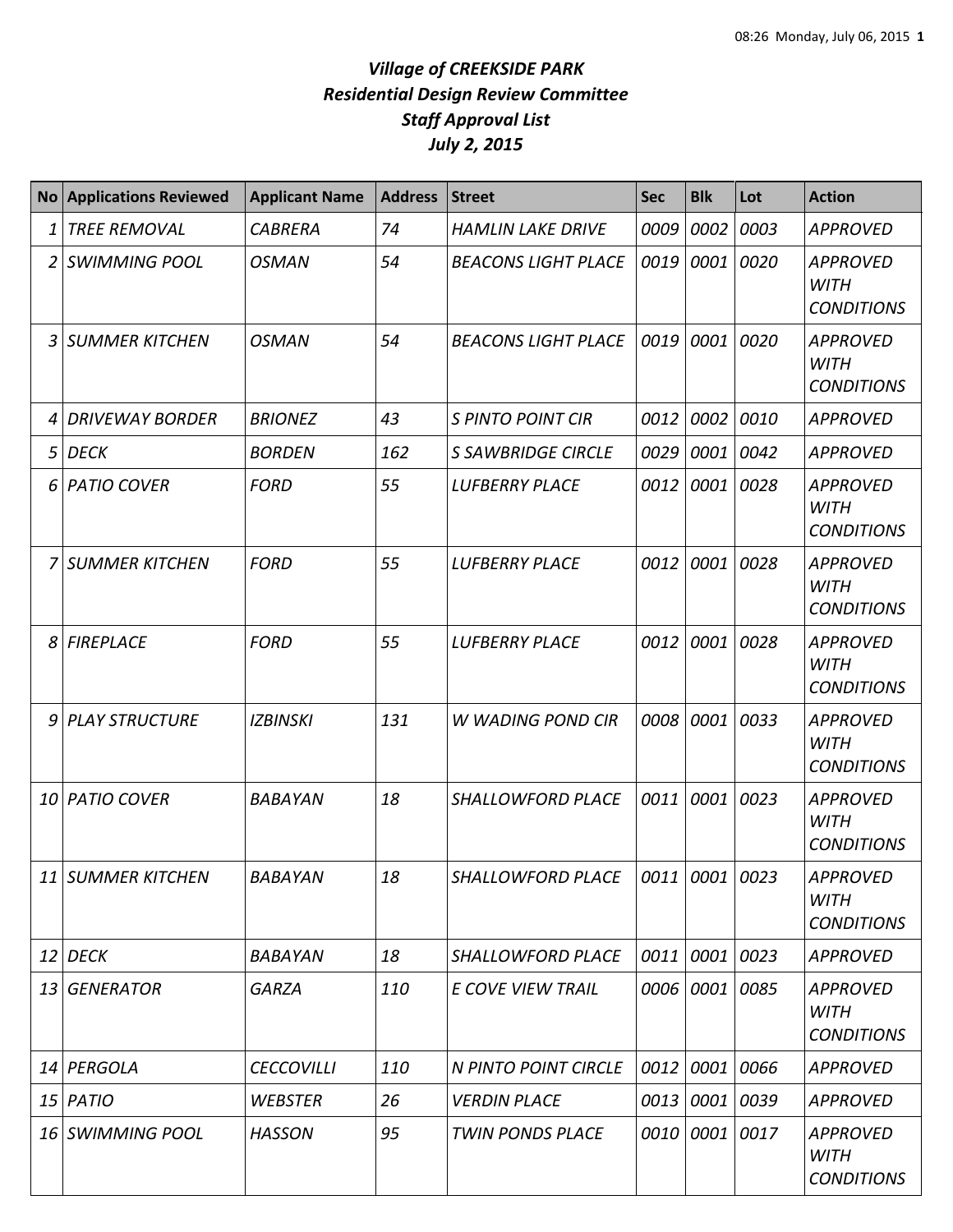| <b>No</b>       | <b>Applications Reviewed</b> | <b>Applicant Name</b> | <b>Address</b> | <b>Street</b>              | <b>Sec</b>     | <b>Blk</b>     | Lot  | <b>Action</b>                                       |
|-----------------|------------------------------|-----------------------|----------------|----------------------------|----------------|----------------|------|-----------------------------------------------------|
| 17              | <b>SWIMMING POOL</b>         | <b>GIESSINGER</b>     | 30             | <b>S SAGE SPARROW CIR</b>  | 0011           | 0004           | 0006 | <b>APPROVED</b><br><b>WITH</b><br><b>CONDITIONS</b> |
| 18              | <b>SWIMMING POOL</b>         | <b>GUIZAR</b>         | 34             | <b>WOODGLADE WAY</b>       | 0017           | 0002           | 0006 | <b>APPROVED</b><br><b>WITH</b><br><b>CONDITIONS</b> |
| 19              | <b>PATIO COVER</b>           | <b>GUIZAR</b>         | 34             | <b>WOODGLADE WAY</b>       | 0017           | 0002           | 0006 | <b>APPROVED</b><br><b>WITH</b><br><b>CONDITIONS</b> |
| 20              | <b>SUMMER KITCHEN</b>        | <b>GUIZAR</b>         | 34             | <b>WOODGLADE WAY</b>       | 0017           | 0002           | 0006 | <b>APPROVED</b><br><b>WITH</b><br><b>CONDITIONS</b> |
| 21 <sup>1</sup> | <b>POOL BATH</b>             | LEZAMA                | 39             | E HULLWOOD CIRCLE          | 0002           | 0002           | 0007 | <b>APPROVED</b><br><b>WITH</b><br><b>CONDITIONS</b> |
| 22              | PATIO                        | LEZAMA                | 39             | E HULLWOOD CIRCLE          | 0002           | 0002           | 0007 | <b>APPROVED</b>                                     |
| 23              | <b>SUMMER KITCHEN</b>        | <b>MAEDA</b>          | $\overline{3}$ | <b>LIBERTY BRANCH BLVD</b> | 0032           | 0001           | 0001 | <b>APPROVED</b><br><b>WITH</b><br><b>CONDITIONS</b> |
| 24              | <b>GENERATOR</b>             | <b>MAEDA</b>          | 3              | <b>LIBERTY BRANCH BLVD</b> | 0032           | 0001           | 0001 | <b>APPROVED</b><br><b>WITH</b><br><b>CONDITIONS</b> |
| 25              | <b>PORCH AND STEPS</b>       | <b>ADAM</b>           | 14             | <b>CLEMENTS SQUARE PL</b>  | 0033           | 0008           | 0004 | <b>APPROVED</b>                                     |
| 26              | <b>PATIO</b>                 | ADAM                  | 14             | <b>CLEMENTS SQUARE PL</b>  | 0033           | 0008           | 0004 | <b>APPROVED</b>                                     |
|                 | 27 SUMMER KITCHEN            | <b>ADAM</b>           | 14             | <b>CLEMENTS SQUARE PL</b>  | 0033 0008 0004 |                |      | <b>APPROVED</b><br><b>WITH</b><br><b>CONDITIONS</b> |
|                 | 28 PLAY STRUCTURE            | <b>OSMAN</b>          | 54             | <b>BEACONS LIGHT PLACE</b> |                | 0019 0001 0020 |      | <b>APPROVED</b>                                     |
| 29              | PATIO                        | <b>JANSSEN</b>        | 102            | <b>BIRCH CANOE COURT</b>   | 0020           | 0001 0028      |      | <b>APPROVED</b>                                     |
| 30              | <b>TREE REMOVAL</b>          | <b>CONTI</b>          | $\overline{2}$ | TUNICA PASS COURT          |                | 0008 0001 0041 |      | <b>APPROVED</b>                                     |
| 31              | <b>PLAY STRUCTURE</b>        | <b>OLEARY</b>         | 42             | <b>RIVER RIDGE LOOP</b>    | 0003           | 0001 0003      |      | <b>APPROVED</b>                                     |
| 32 I            | <b>SWIMMING POOL</b>         | <b>FLOREZ</b>         | 15             | <b>GARDEN PATH PLACE</b>   |                | 0009 0001      | 0015 | <b>APPROVED</b><br><b>WITH</b><br><b>CONDITIONS</b> |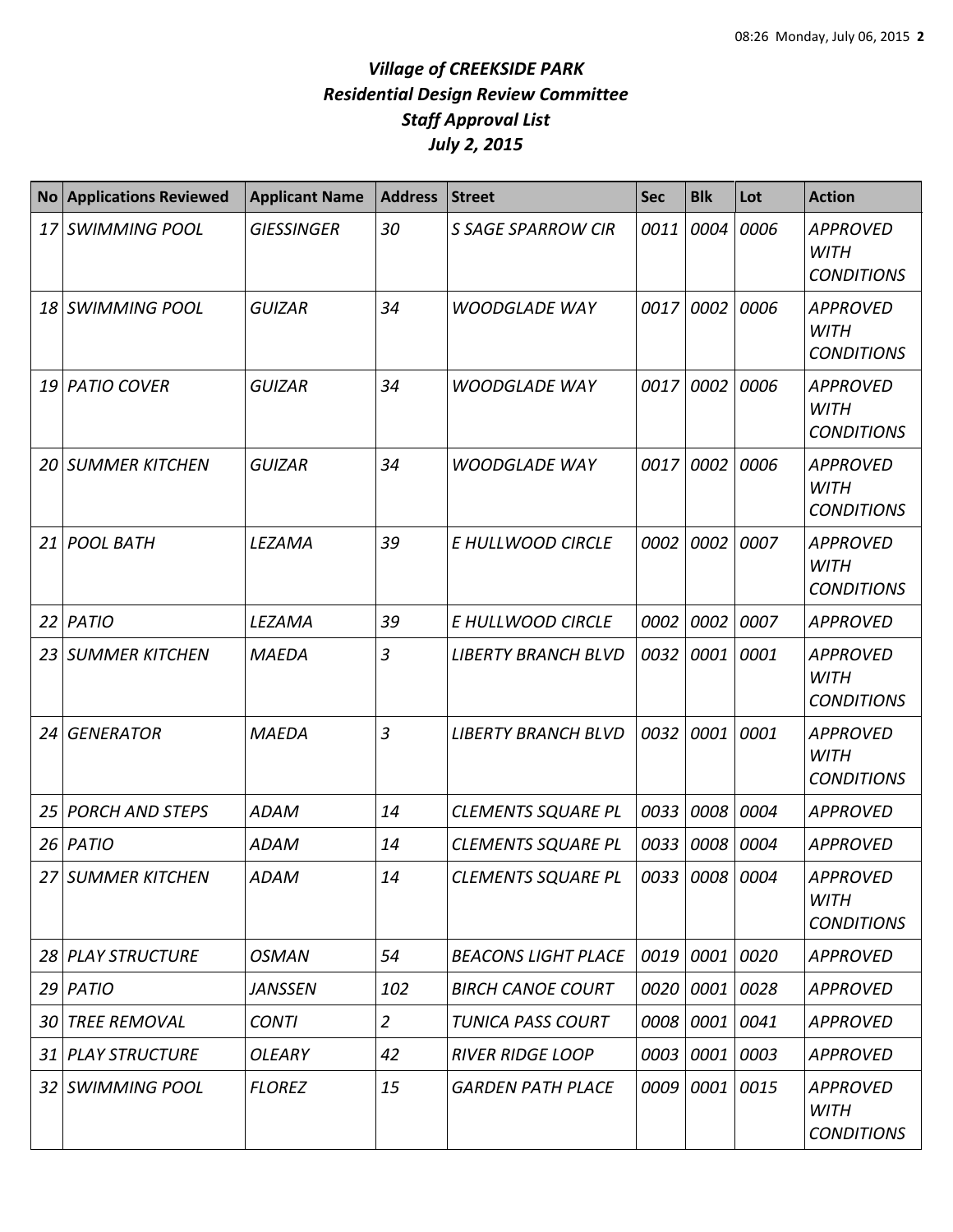| <b>No</b> | <b>Applications Reviewed</b> | <b>Applicant Name</b> | <b>Address</b> | <b>Street</b>              | <b>Sec</b> | <b>Blk</b> | Lot   | <b>Action</b>                                       |
|-----------|------------------------------|-----------------------|----------------|----------------------------|------------|------------|-------|-----------------------------------------------------|
| 33        | <b>SWIMMING POOL</b>         | <b>CUTRUFELLO</b>     | 111            | <b>S BEECH SPRINGS CIR</b> | 0010       | 0003       | 0011  | <b>APPROVED</b><br><b>WITH</b><br><b>CONDITIONS</b> |
| 34        | PERGOLA                      | <b>CUTRUFELLO</b>     | 111            | <b>S BEECH SPRINGS CIR</b> | 0010       | 0003       | 0011  | <b>APPROVED</b><br><b>WITH</b><br><b>CONDITIONS</b> |
| 35        | <b>SUMMER KITCHEN</b>        | <b>CUTRUFELLO</b>     | 111            | <b>S BEECH SPRINGS CIR</b> | 0010       | 0003       | 0011  | <b>APPROVED</b><br><b>WITH</b><br><b>CONDITIONS</b> |
| 36        | <b>FIRE PIT</b>              | <b>CUTRUFELLO</b>     | 111            | <b>S BEECH SPRINGS CIR</b> | 0010       | 0003       | 0011  | <b>APPROVED</b><br><b>WITH</b><br><b>CONDITIONS</b> |
| 37        | PATIO                        | REMMERT               | 158            | <b>S ARROW CANYON CIR</b>  | 0003       | 0001       | 0015  | <b>APPROVED</b>                                     |
| 38        | <b>PLAY STRUCTURE</b>        | <b>JELINEK</b>        | 62             | <b>BEACONS LIGHT PLACE</b> | 0019       | 0001       | 0018  | <b>APPROVED</b>                                     |
| 39        | <b>PLAY STRUCTURE</b>        | <b>MAJANO</b>         | 30             | E WADING POND CIR          | 0008       | 0002       | 0005  | <b>APPROVED</b><br><b>WITH</b><br><b>CONDITIONS</b> |
| 40        | PATIO                        | <b>MAJANO</b>         | 30             | E WADING POND CIR          | 0008       | 0002       | 0005  | <b>APPROVED</b>                                     |
| 41        | <b>TREE REMOVAL</b>          | <b>DZIEDZIC</b>       | 3              | <b>LUFBERRY PLACE</b>      | 0012       | 0001       | 00041 | <b>APPROVED</b>                                     |
| 42        | <b>GENERATOR</b>             | <b>GOMEZ</b>          | 110            | <b>W CRESTA BEND PLACE</b> | 0018       | 0002       | 0006  | <b>APPROVED</b><br><b>WITH</b><br><b>CONDITIONS</b> |
| 43        | <b>TREE REMOVAL</b>          | <b>WALLACE</b>        | $\overline{7}$ | <b>LUFBERRY PLACE</b>      | 0012       | 0001       | 0040  | <b>APPROVED</b>                                     |
| 44        | PAVING                       | <b>AHMUTY</b>         | 35             | <b>WHISPERING THICKET</b>  |            | 0009 0001  | 0035  | <b>APPROVED</b>                                     |
|           | 45 STORAGE SHED              | <b>AHMUTY</b>         | 35             | <b>WHISPERING THICKET</b>  |            | 0009 0001  | 0035  | <b>APPROVED</b>                                     |
|           | 46 SWIMMING POOL             | <b>BARRENECHEA</b>    | 22             | <b>HEARTHWICK ROAD</b>     |            | 0002 0002  | 0006  | <b>APPROVED</b><br><b>WITH</b><br><b>CONDITIONS</b> |
| 47        | <b>PATIO COVER</b>           | <b>BARRENECHEA</b>    | 22             | <b>HEARTHWICK ROAD</b>     |            | 0002 0002  | 0006  | <b>APPROVED</b><br><b>WITH</b><br><b>CONDITIONS</b> |
|           | 48 PERGOLA                   | <b>BARRENECHEA</b>    | 22             | <b>HEARTHWICK ROAD</b>     |            | 0002 0002  | 0006  | <b>APPROVED</b><br><b>WITH</b><br><b>CONDITIONS</b> |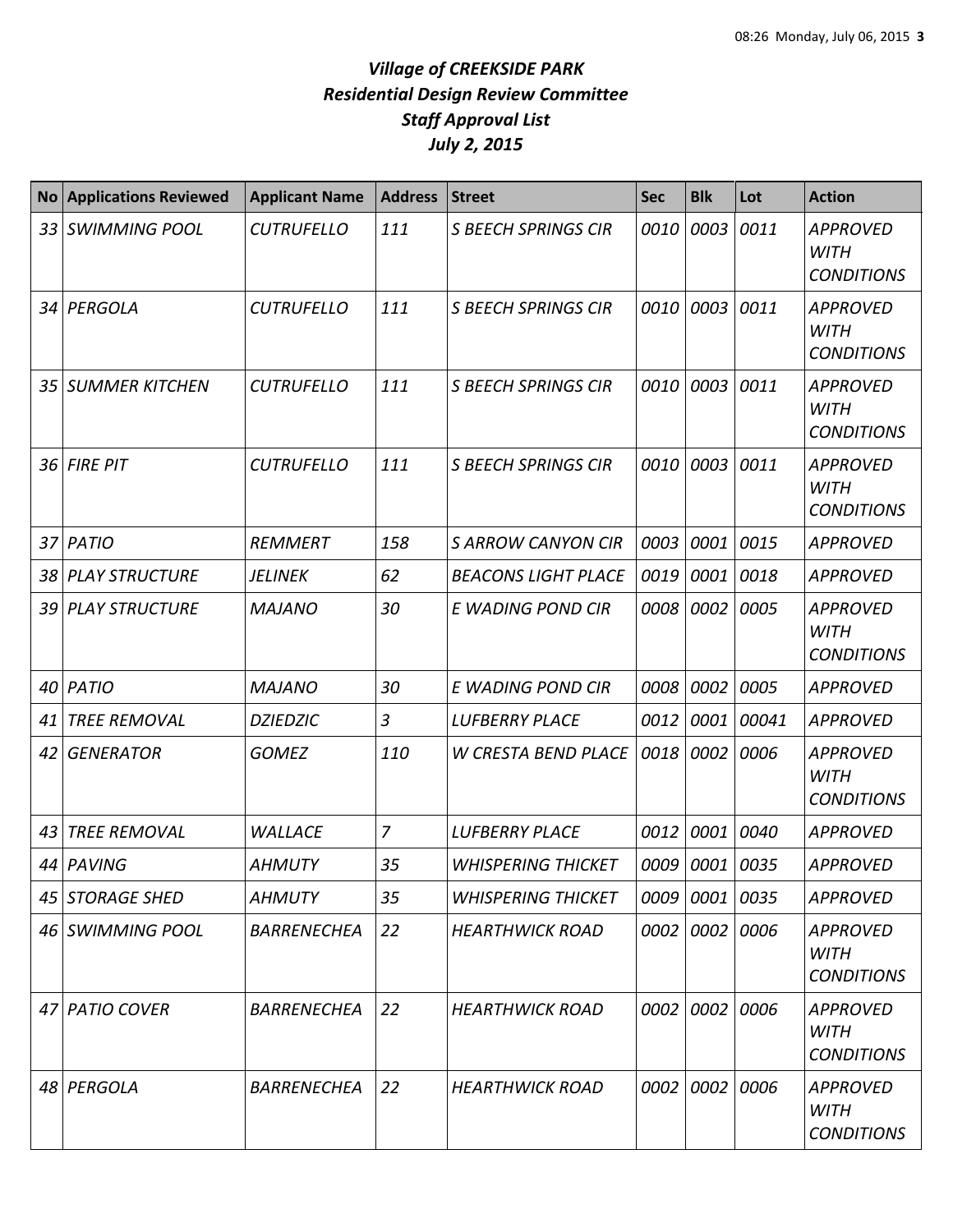| <b>No</b> | <b>Applications Reviewed</b> | <b>Applicant Name</b> | <b>Address</b> | <b>Street</b>              | <b>Sec</b>     | <b>Blk</b> | Lot  | <b>Action</b>                                       |
|-----------|------------------------------|-----------------------|----------------|----------------------------|----------------|------------|------|-----------------------------------------------------|
| 49        | <b>SUMMER KITCHEN</b>        | <b>BARRENECHEA</b>    | 22             | <b>HEARTHWICK ROAD</b>     | 0002           | 0002       | 0006 | <b>APPROVED</b><br><b>WITH</b><br><b>CONDITIONS</b> |
| 50        | PERGOLA                      | <b>SLAUGHTER</b>      | 107            | <b>FINN CORNER WAY</b>     | 0033           | 0003       | 0013 | <b>APPROVED</b>                                     |
| 51        | WALKWAY                      | <b>SLAUGHTER</b>      | 107            | <b>FINN CORNER WAY</b>     | 0033           | 0003       | 0013 | <b>APPROVED</b>                                     |
| 52        | PERGOLA                      | <b>WADELLA</b>        | 37             | <b>REFLECTING POINT PL</b> | 0016           | 0001       | 0041 | <b>APPROVED</b>                                     |
| 53        | <b>SWIMMING POOL</b>         | <b>VANYO</b>          | 90             | <b>FINN CORNER WAY</b>     |                | 0036 0008  | 0007 | <b>APPROVED</b><br><b>WITH</b><br><b>CONDITIONS</b> |
| 54        | <b>SUMMER KITCHEN</b>        | <b>VANYO</b>          | 90             | <b>FINN CORNER WAY</b>     | 0036           | 0008       | 0007 | <b>APPROVED</b><br><b>WITH</b><br><b>CONDITIONS</b> |
| 55        | <b>SWIMMING POOL</b>         | <b>HERNANDEZ</b>      | 42             | <b>STAR IRIS PLACE</b>     | 0014           | 0001       | 0036 | <b>APPROVED</b><br><b>WITH</b><br><b>CONDITIONS</b> |
|           | 56 SWIMMING POOL             | <b>BRUERA</b>         | 6              | <b>MEADOW OWL PLACE</b>    | 0027           | 0002       | 0017 | <b>APPROVED</b><br><b>WITH</b><br><b>CONDITIONS</b> |
| 57        | <b>PATIO COVER</b>           | <b>BRUERA</b>         | 6              | <b>MEADOW OWL PLACE</b>    | 0027           | 0002       | 0017 | <b>APPROVED</b><br><b>WITH</b><br><b>CONDITIONS</b> |
| 58        | <b>SUMMER KITCHEN</b>        | <b>BRUERA</b>         | 6              | <b>MEADOW OWL PLACE</b>    | 0027           | 0002       | 0017 | <b>APPROVED</b><br><b>WITH</b><br><b>CONDITIONS</b> |
|           | 59 FIRE PIT                  | <b>BRUERA</b>         | 6              | <b>MEADOW OWL PLACE</b>    | 0027 0002 0017 |            |      | <b>APPROVED</b><br><b>WITH</b><br><b>CONDITIONS</b> |
|           | 60 FENCE                     | <b>JUPP</b>           | 6              | <b>LAKE REVERIE</b>        |                | 0017 0001  | 0002 | <b>APPROVED</b>                                     |
| 61        | <b>TREE REMOVAL</b>          | <b>NELSON</b>         | 47             | <b>N SWANWICK PLACE</b>    |                | 0003 0001  | 0005 | <b>APPROVED</b>                                     |
| 62        | <b>SWIMMING POOL</b>         | <b>HERNANDEZ</b>      | 207            | S PINTO POINT CIRCLE       |                | 0012 0002  | 0004 | <b>APPROVED</b><br><b>WITH</b><br><b>CONDITIONS</b> |
|           | 63 PATIO                     | <b>HARU TRUST</b>     | 42             | <b>FURY RANCH PLACE</b>    |                | 0024 0001  | 0047 | <b>APPROVED</b>                                     |
|           |                              |                       |                |                            |                |            |      |                                                     |
|           |                              |                       |                |                            |                |            |      |                                                     |